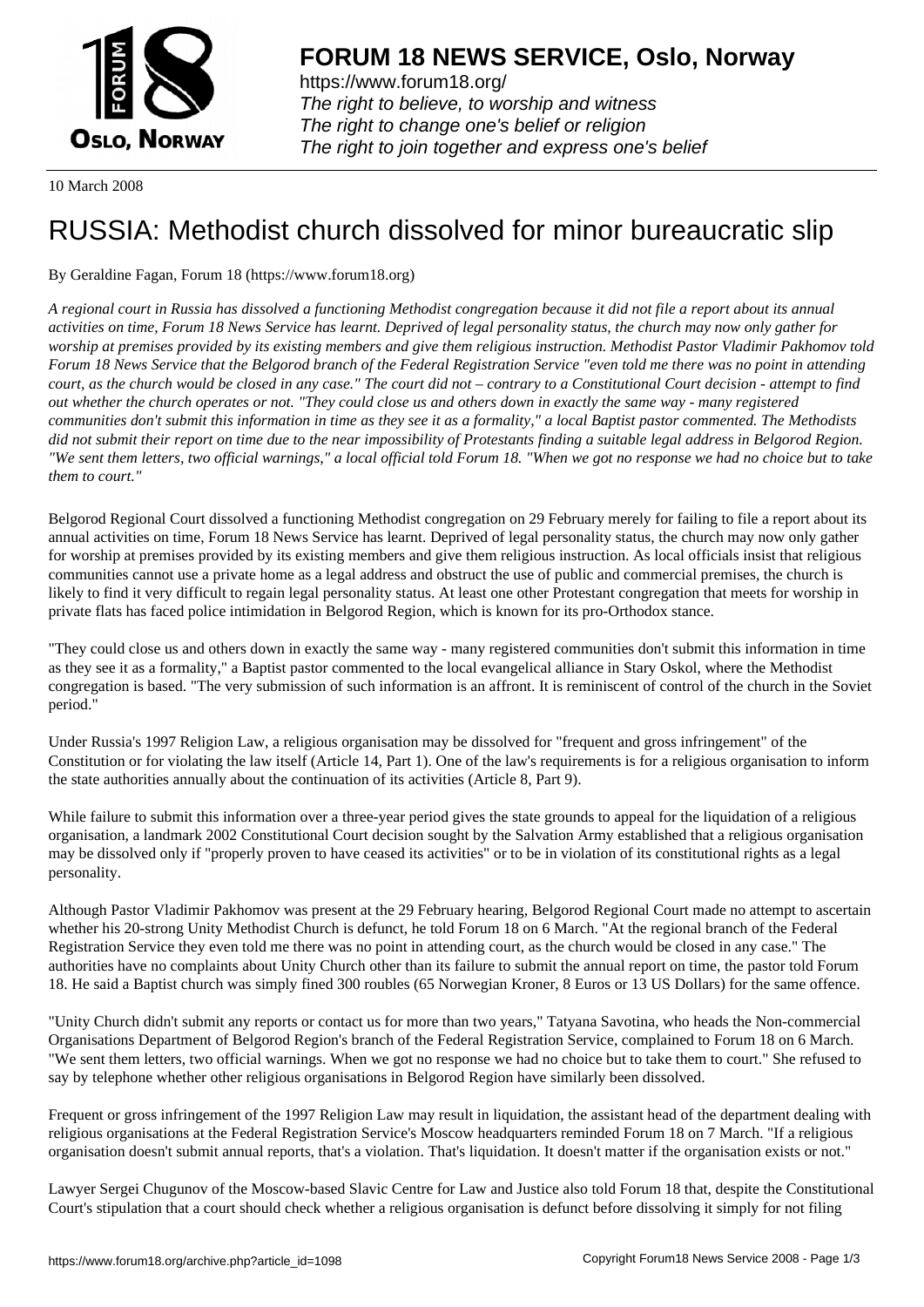bank account in the course of a year, for example, the tax authorities may annul its legal personality status without a court ruling, he told Forum 18 on 6 March.

Chugunov and the state representatives agreed that the simplified accounting for religious organisations introduced last year in connection with the so-called NGO Law is equivalent to the 1997 Law's annual report requirement. The deadline for submissions is 15 April (see F18News 17 April 2007 http://www.forum18.org/Archive.php?article\_id=944).

The Methodists did not submit their report on time due to the near impossibility of finding a suitable legal address in Belgorod Region, the co-ordinator of Stary Oskol Evangelical Alliance explained to Forum 18 on 20 February. Unity Church had to change the address where it was registered because its commercial proprietor refused to continue the arrangement, Sergei Matyukh pointed out: "He was afraid to have Protestants registered there." Without access to the legal address where it was registered, the church did not receive the state's warnings or other correspondence.

Both Matyukh and Pastor Pakhomov report that registering a religious organisation at a flat or other home address is not permitted in Belgorod Region. Affiliated to the Evangelical-Lutheran Church in Russia, Ukraine, Kazakhstan and Central Asia (ELKRAS), Matyukh's own 15-strong congregation is unregistered as a consequence. If a Protestant community applies for registration at a residential address, local officials maintain that non-residential premises are required, he told Forum 18: "If you can't find a suitable place, the application is rejected." The police then complain when unregistered communities hold services in private flats, continued Matyukh, as happened recently to a Pentecostal community in Stary Oskol. "The police visited, asked why they weren't registered, threatened them."

Savotina of the local Federal Registration Service pointed out to Forum 18 that Article 288, Part 3 of the Civil Code states that an organisation may be sited at a residential address only after it has been turned into non-residential premises. This means that a religious organisation may not be registered at a private flat, she maintained. Savotina acknowledged, however, that worship meetings may take place at residential premises with the consent of those who live there.

Chugunov of the Slavic Centre for Law and Justice insisted to Forum 18 that registration is legally possible at a private home. "Or we support that legal interpretation – if you can have meetings there, you should be able to register there." The official position varies across Russia, however, he told Forum 18: "In the city of Moscow you can register at a residential address, but in Moscow Region they are against it."

The official dealing with religious organisations at the Federal Registration Service maintained to Forum 18 that a flat is only for living in according to the Civil Code. "Some local religious organisations do get registered at flats in practice," Andrei Sarychev admitted, however. "The situation varies in different parts of Russia."

In Belgorod, registration is made more difficult because the authorities prohibit proprietors of suitable public premises from renting them to Protestant churches and missions, according to Matyukh of Stary Oskol Evangelical Alliance. A cinema director with whom he is on good terms told Matyukh on condition of anonymity that a local government official warned her by telephone not to allow Protestants to use the building or she would have problems, he told Forum 18.

The south-western region of Belgorod is regarded as one of the most pro-Orthodox regions in Russia. It has gone furthest in promoting the Foundations of Orthodox Culture subject, making it compulsory in all schools in 2006 (see F18News 25 September 2007 http://www.forum18.org/Archive.php?article\_id=1023). Its 2001 regional anti-missionary law is still in force, although local Protestants – including Sergei Matyukh - tell Forum 18 that officials do not cite it when imposing restrictions (see F18News 12 July 2004 http://www.forum18.org/Archive.php?article\_id=360).

Another Methodist community affiliated to the Moscow-based Russian United Methodist Church was recently investigated at a local Orthodox bishop's request (see F18News 28 February 2008 http://www.forum18.org/Archive.php?article\_id=1095). Particularly since the Federal Registration Service was allocated wider monitoring powers in 2004, religious communities complain of a marked increase in state scrutiny and bureaucracy, resulting in more frequent liquidations (see most recently F18News 15 November 2007 http://www.forum18.org/Archive.php?article\_id=1048). (END)

For a personal commentary by Irina Budkina, editor of http://www.samstar.ru Old Believer website, about continuing denial of equality to Russia's religious minorities, see F18News 26 May 2005 http://www.forum18.org/Archive.php?article\_id=570.

For more background see Forum 18's Russia religious freedom survey at http://www.forum18.org/Archive.php?article\_id=947.

Reports on freedom of thought, conscience and belief in Russia can be found at http://www.forum18.org/Archive.php?query=&religion=all&country=10.

A printer-friendly map of Russia is available at

http://www.nationalgeographic.com/xpeditions/atlas/index.html?Parent=europe&Rootmap=russi.